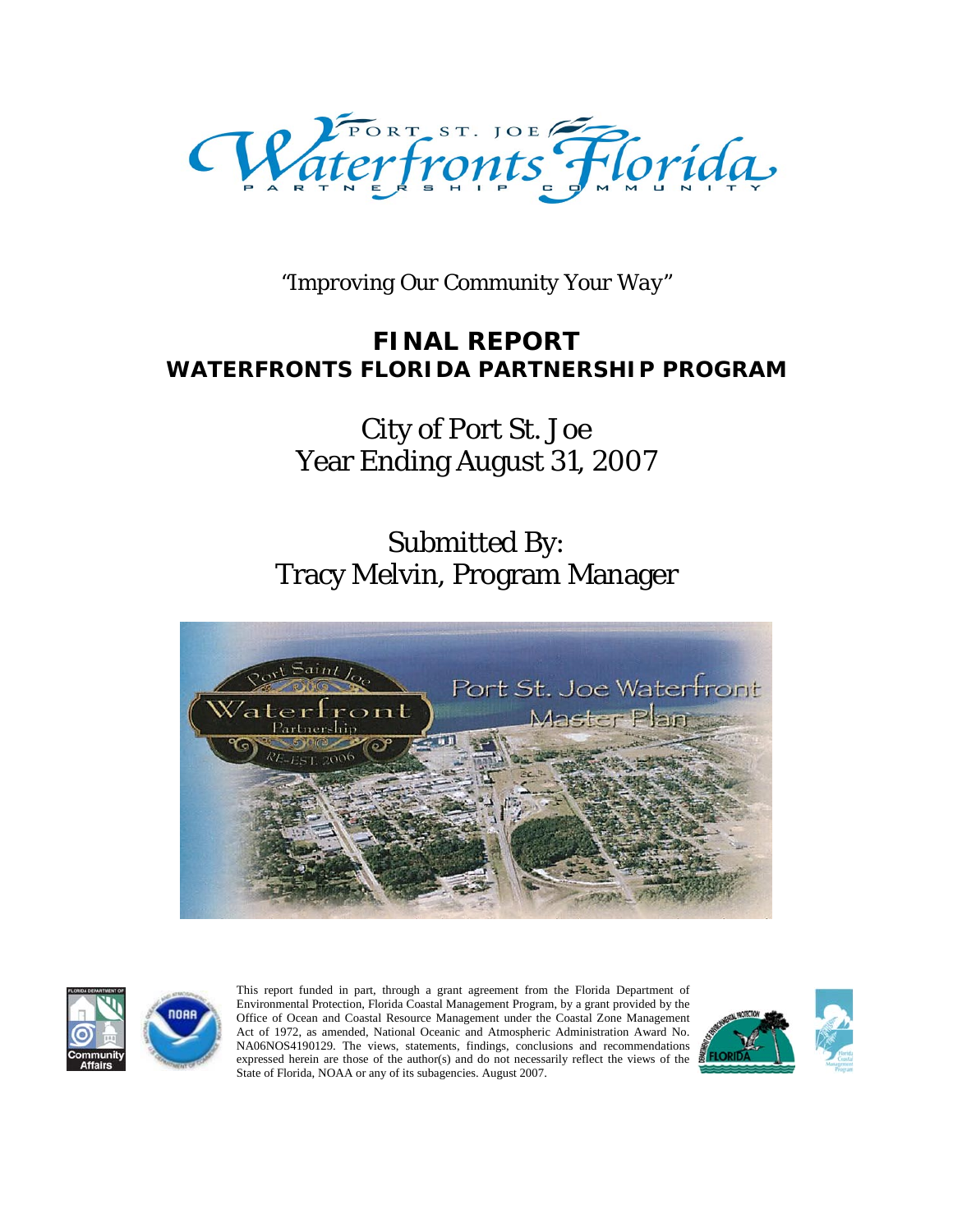- I. Executive Summary
- II. Methodology
- III. Outcome
- IV. Further Recommendations

#### I. Executive Summary:

Having lost the primary industry, the paper mill, Port St. Joe turned its attention to the waterfront and downtown districts, recognizing each as vital to economic survival. Improving public facilities and access to the water, creating jobs in the waterfront district, attracting ecotourism opportunities and providing affordable housing were objectives of the community. The Florida Coastal Management Program would provide invaluable technical assistance.

The City of Port St. Joe was designated a Waterfronts Florida Partnership community in September 2005 by the Department of Community Affairs. Port St. Joe Waterfronts Florida Partnership, a collaborative effort between the City of Port St. Joe and the Port St. Joe Redevelopment Agency adopted as its mission: "Port St. Joe Waterfronts Florida Partnership will enhance and promote the unrealized potentials of our waterfront to revitalize the aesthetic, economic and cultural environment in Port St. Joe."

During the first designation year, 2006, Port St. Joe Waterfronts Florida Partnership actively engaged the community to create a vision for its waterfront. This comprehensive Master Plan would identify long-term redevelopment projects to provide residents and visitors increased access to St. Joseph's Bay; would promote water-based businesses and afford an opportunity to learn of Port St. Joe's colorful history and the integral role the waterfront played in the City's history.

In the second designation year, the Partnership worked to expand upon the concepts outlined in the Master Plan. Along the waterfront, the Partnership looked to construct a boardwalk with mini-parks and trail head facilities. Downtown, efforts to acquire and preserve the Port Theatre were undertaken.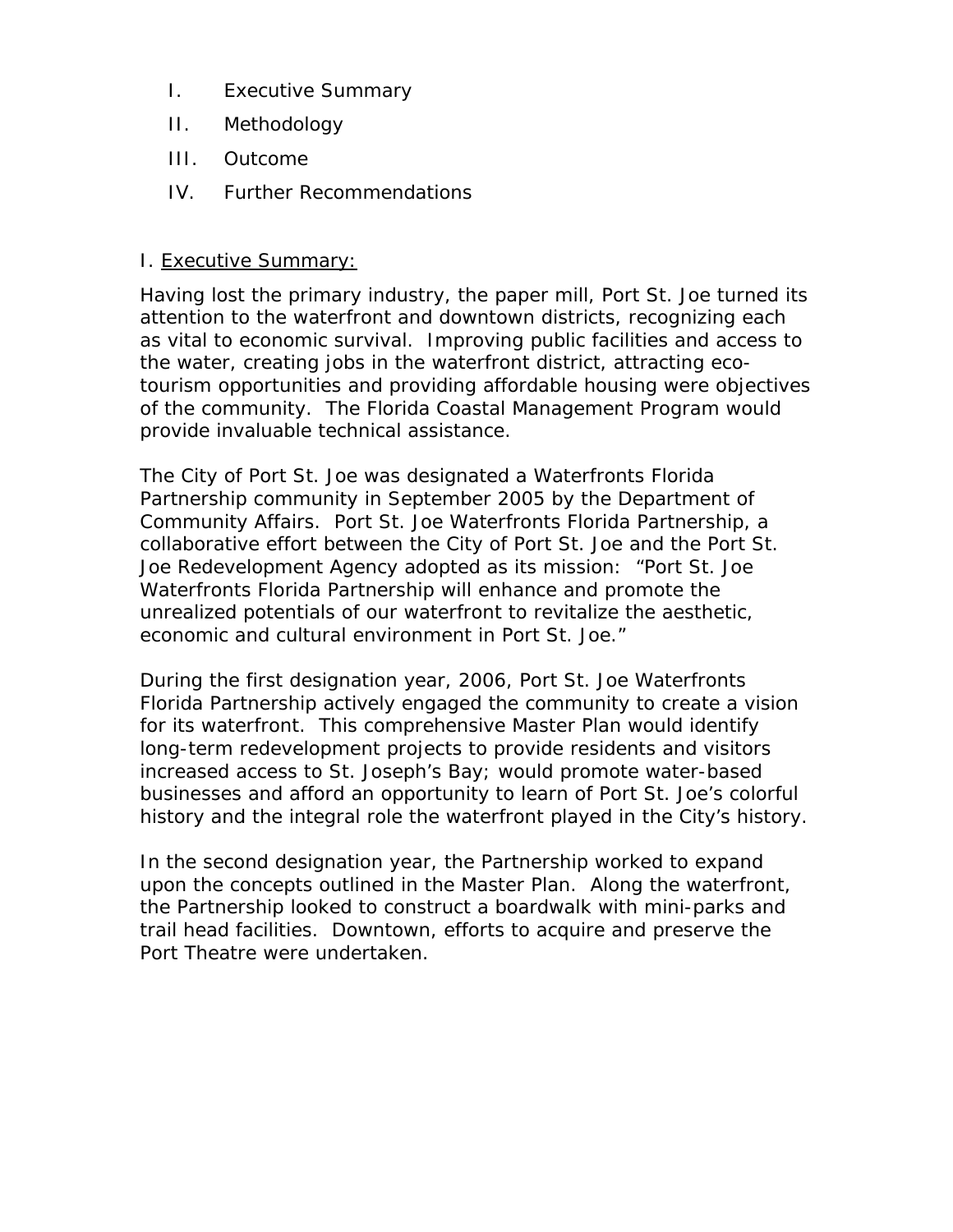#### II. Methodology:

The primary methodology for accomplishing our objectives was through public meetings and communication. Our numerous accomplishments are the result of consensus building and hard work on the part of citizens, business owners and advisors with local action groups. With public input, we were able to construct projects with broad appeal.

#### III. Outcome:

Port St. Joe is fostering a strong and growing commitment to revitalization. Many projects are ongoing and future projects are already being considered. In the short-term, a Farmers' Market will open in downtown Port St. Joe to invigorate the commercial corridor. After a short period, the Market can expand to the waterfront and offer consumers a chance to purchase fresh breads and seafood (for example) in a picturesque setting. The primary long-term project, Bay Walk, will complement the waterfront open-air market perfectly.

The small-scale Bay Walk constructed with private funds is a testament to the efforts of Port St. Joe Waterfronts Partnership. Because the Partnership produced a true COMMUNITY vision, private enterprise is helping to implement the project. With a funding decision expected mid-September, expansion of Bay Walk can and will continue.

This community, through its working groups, will continue to thrive and prosper due to its shared commitments.

#### IV. Further Recommendations:

There were countless lessons learned during this two-year period, not the least of which is the importance of consensus. Citizen input is critical to the success of an organization seeking to improve a community. Port St. Joe is a city that has experienced little to no change over a long period of time. Human nature, typically, is to resist change – to be apprehensive to that which is different. Therefore, community input was crucial for us. We were able to gain trust and respect with citizens feeling as though their voices were being heard. Change, all of a sudden, was being welcomed.